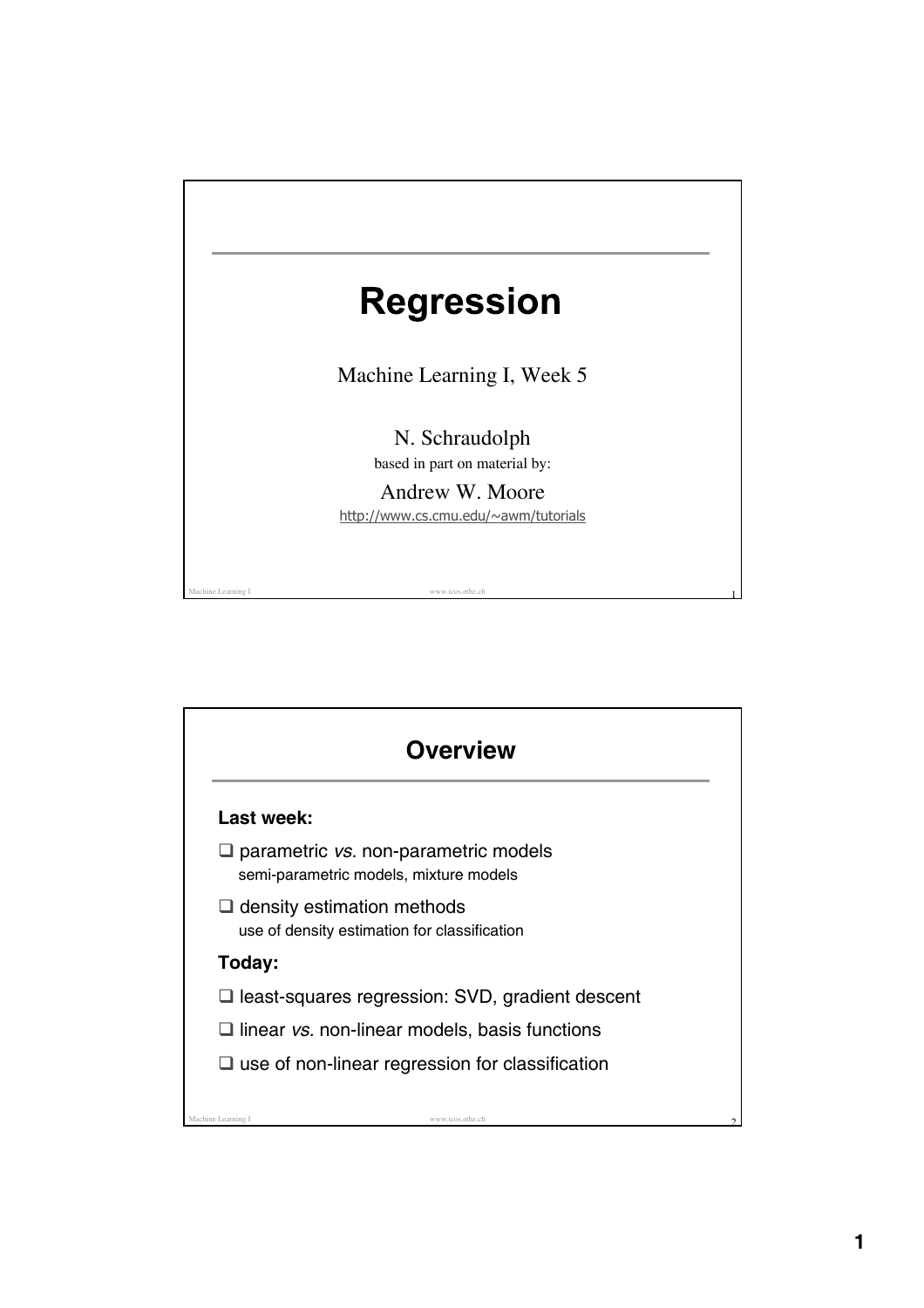

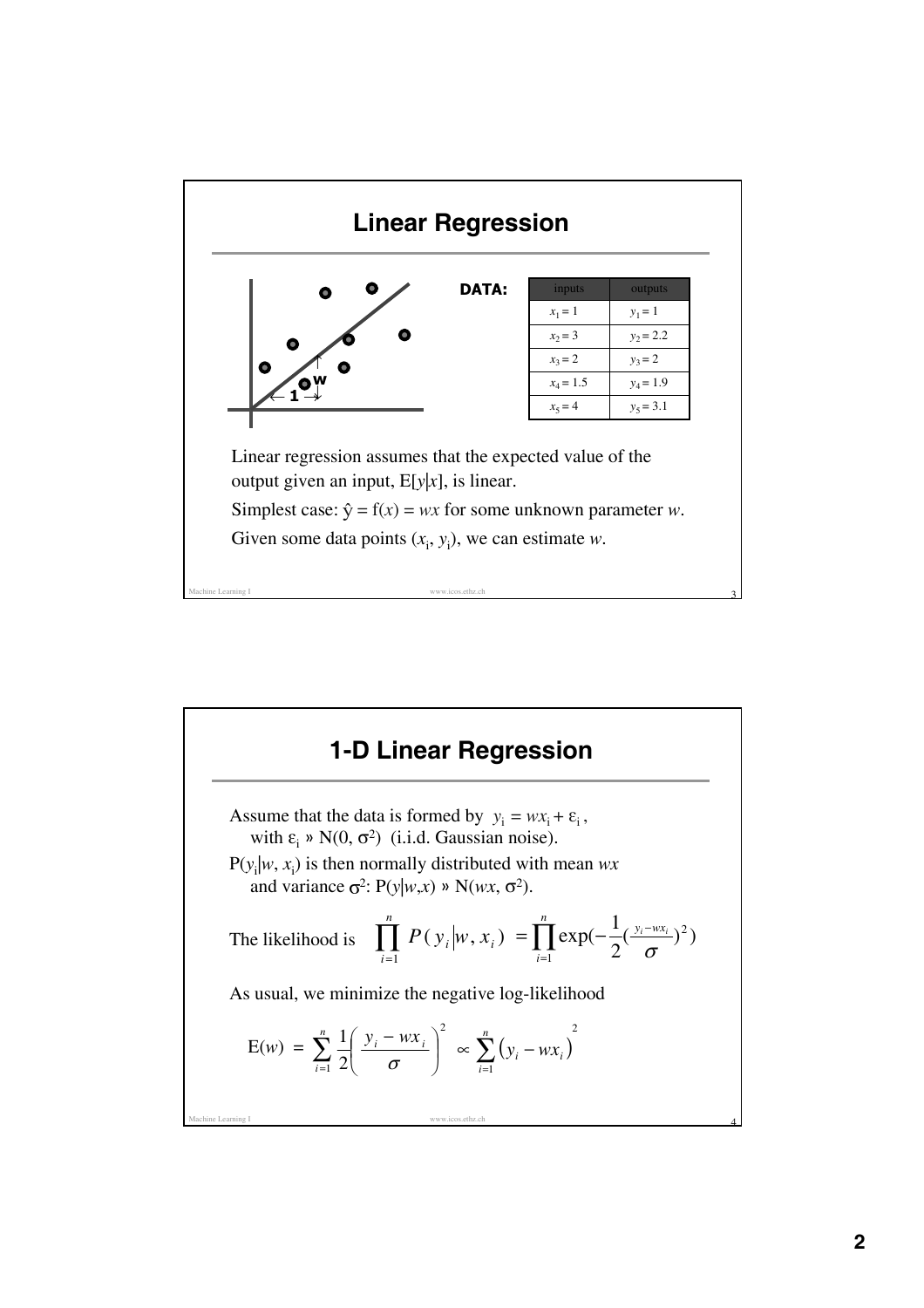

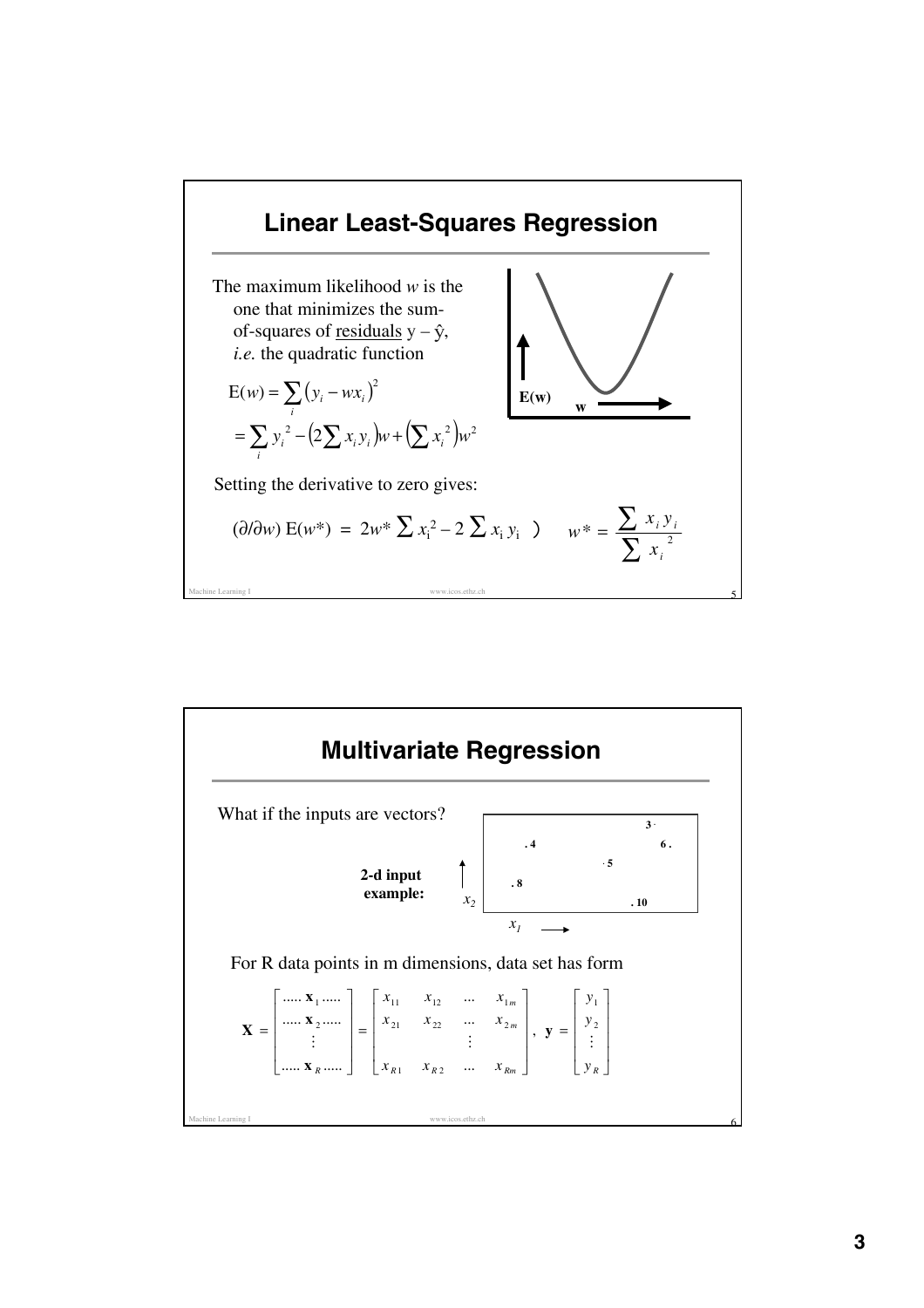## Machine Learning I www.icos.ethz.ch  $\overline{7}$ **Multivariate Regression** The linear regression model assumes a parameter vector *w*  $\hat{y} = f(x, w) = w^T x = w_1 x_1 + w_2 x_2 + \ldots + w_m x_m$ or in matrix notation:  $\hat{y} = Xw$ . The sum-squared loss is now  $E(w) = (\hat{y} - y)^T (\hat{y} - y)$ ; setting its derivative to zero gives  $(\partial/\partial w) E(w^*) = 2X^T(\hat{y} - y) = 0$  )  $X^T X w = X^T y$ )  $w^* = (X^T X)^{-1} X^T y = X^+ y$ .  $X^+ = (X^T X)^{-1} X^T$  is called the **pseudo-inverse** of *X*; it is best obtained by **singular value decomposition** (SVD). in Matlab:  $pinv(X)$

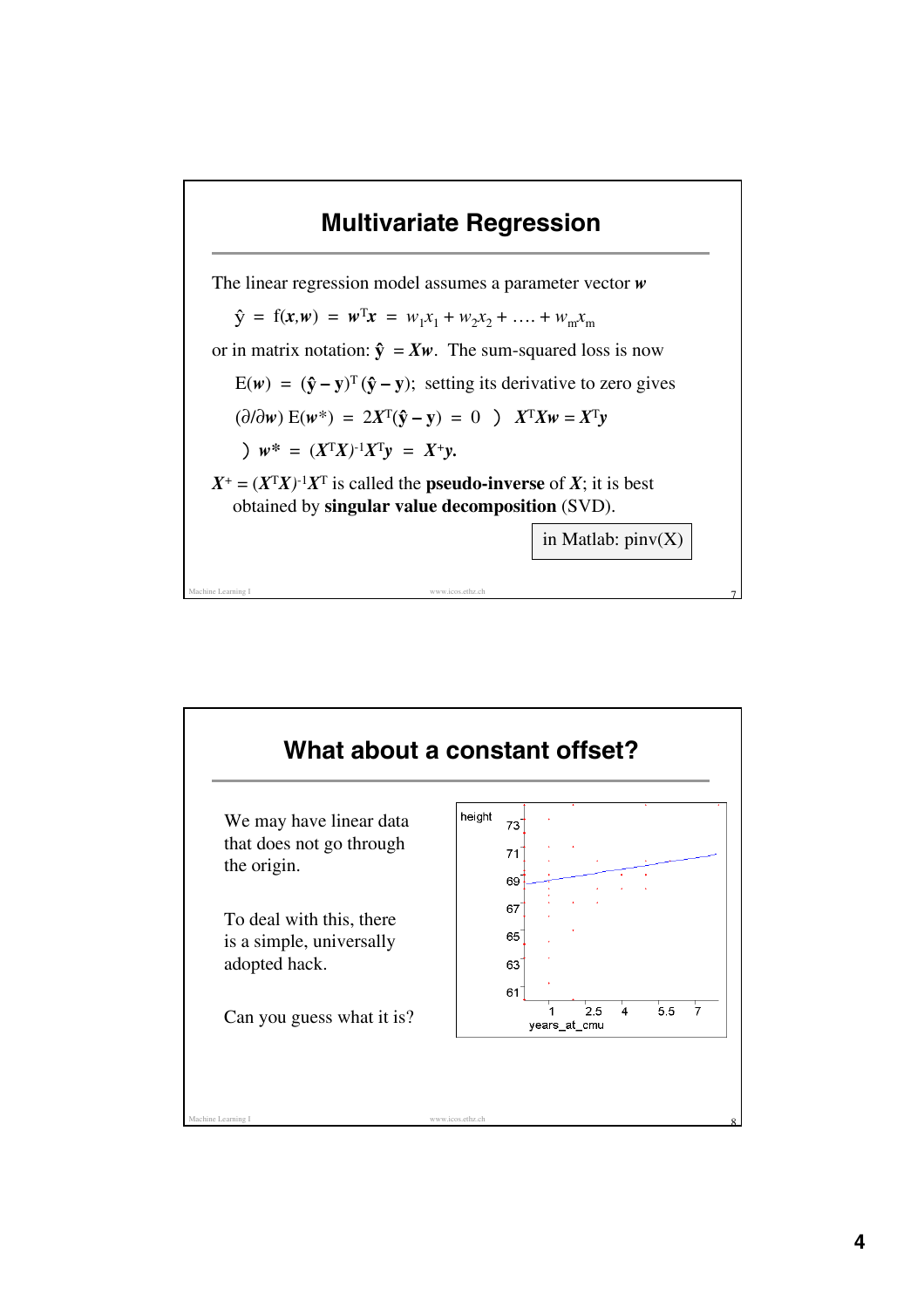

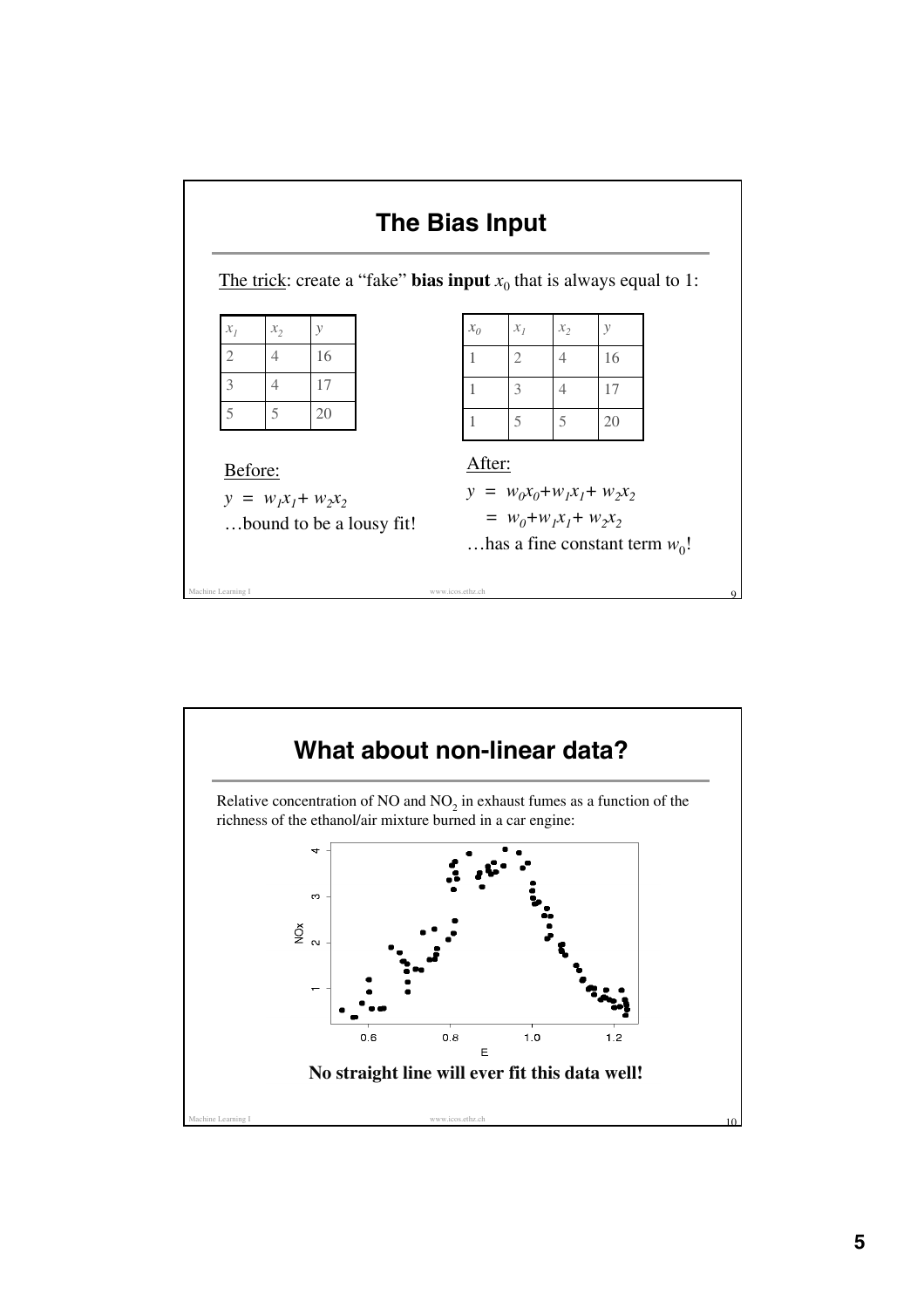

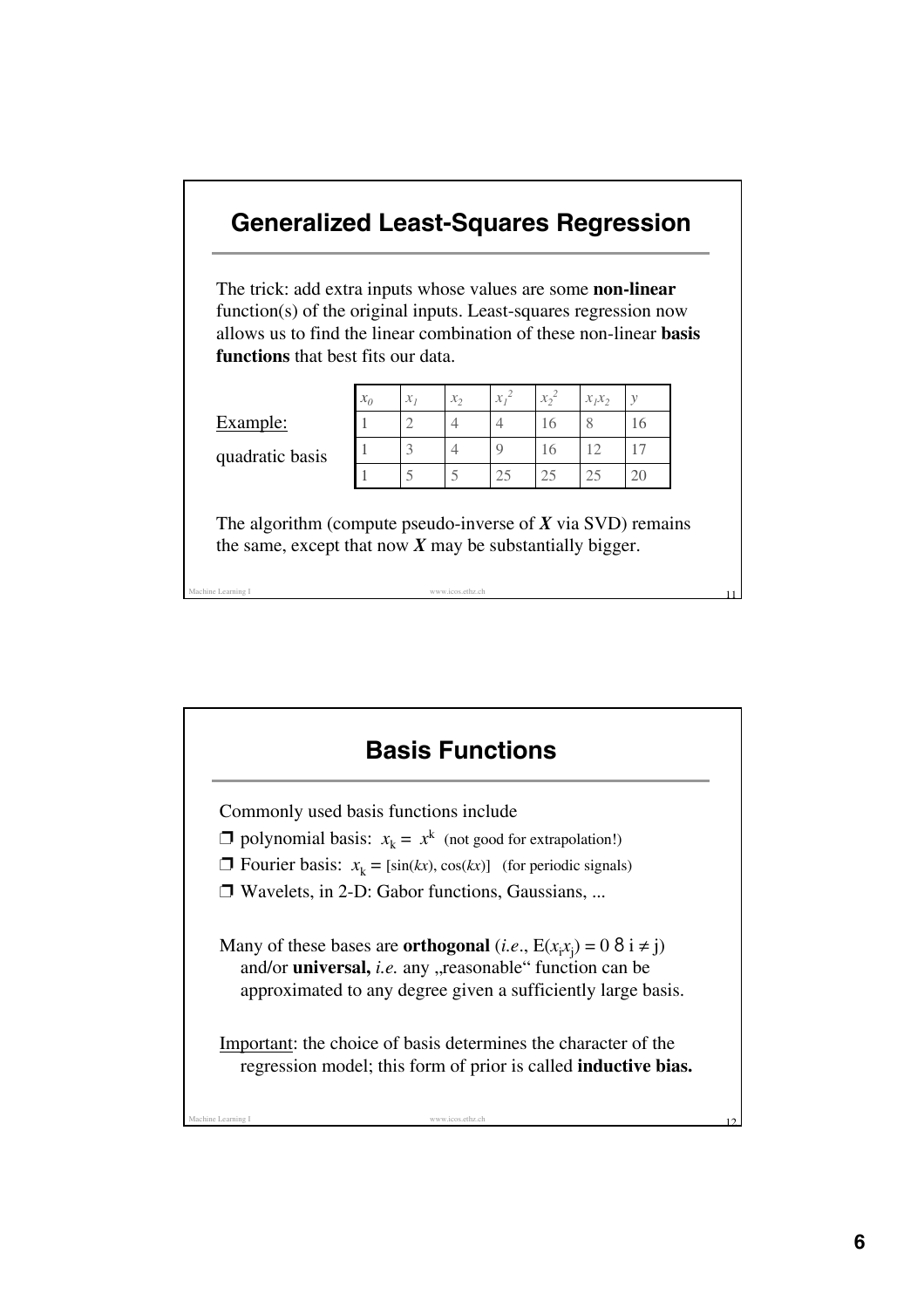

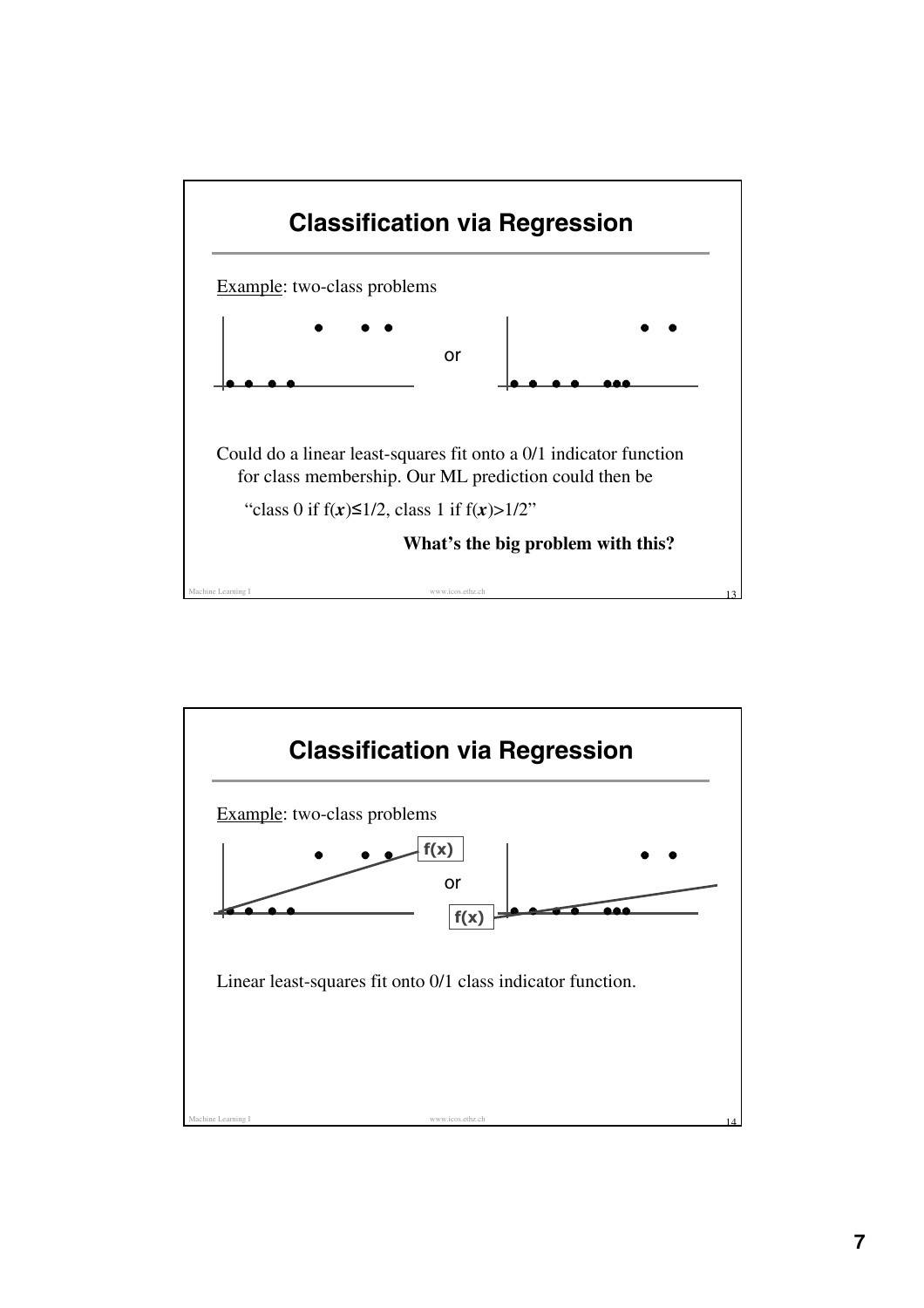

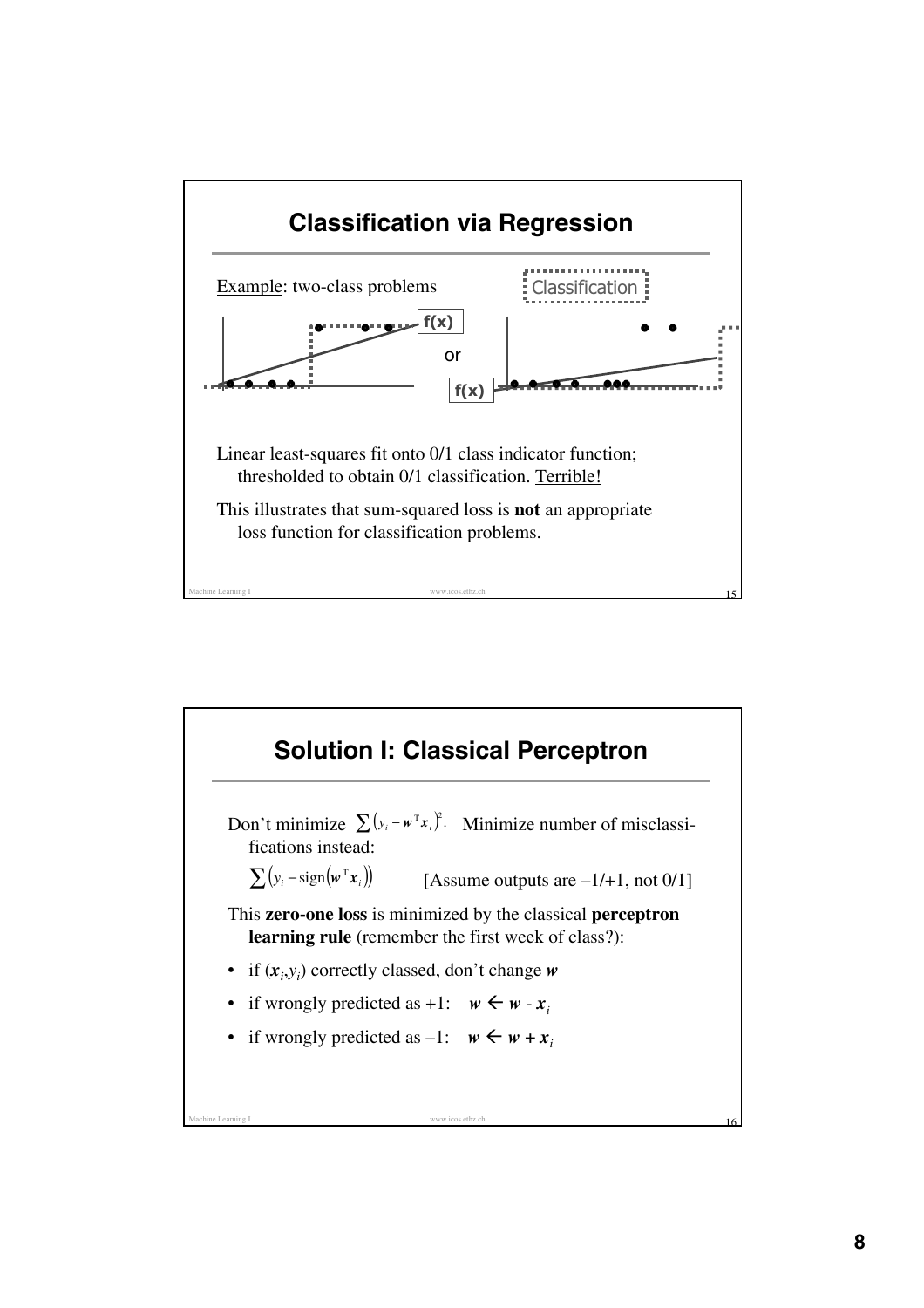

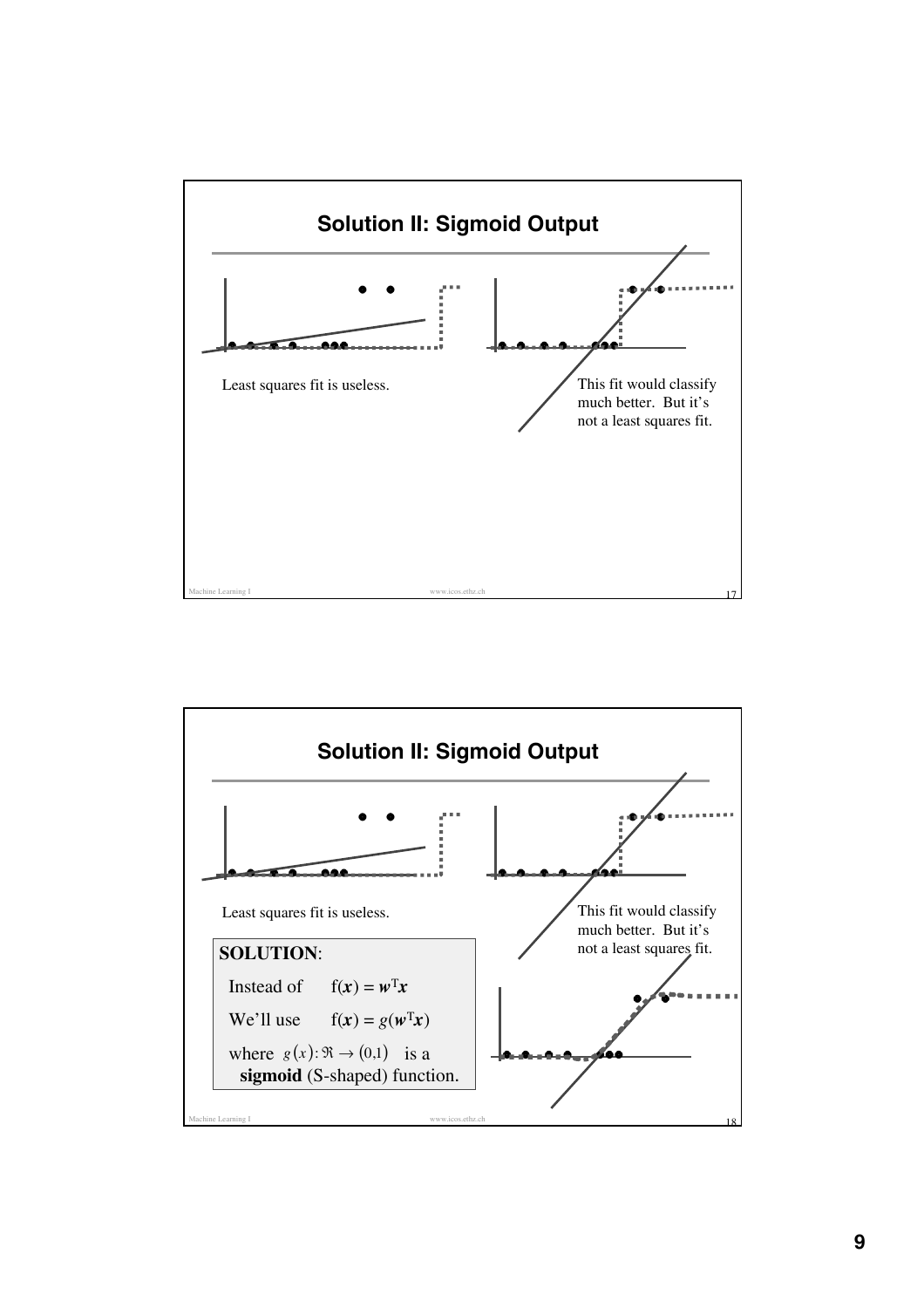

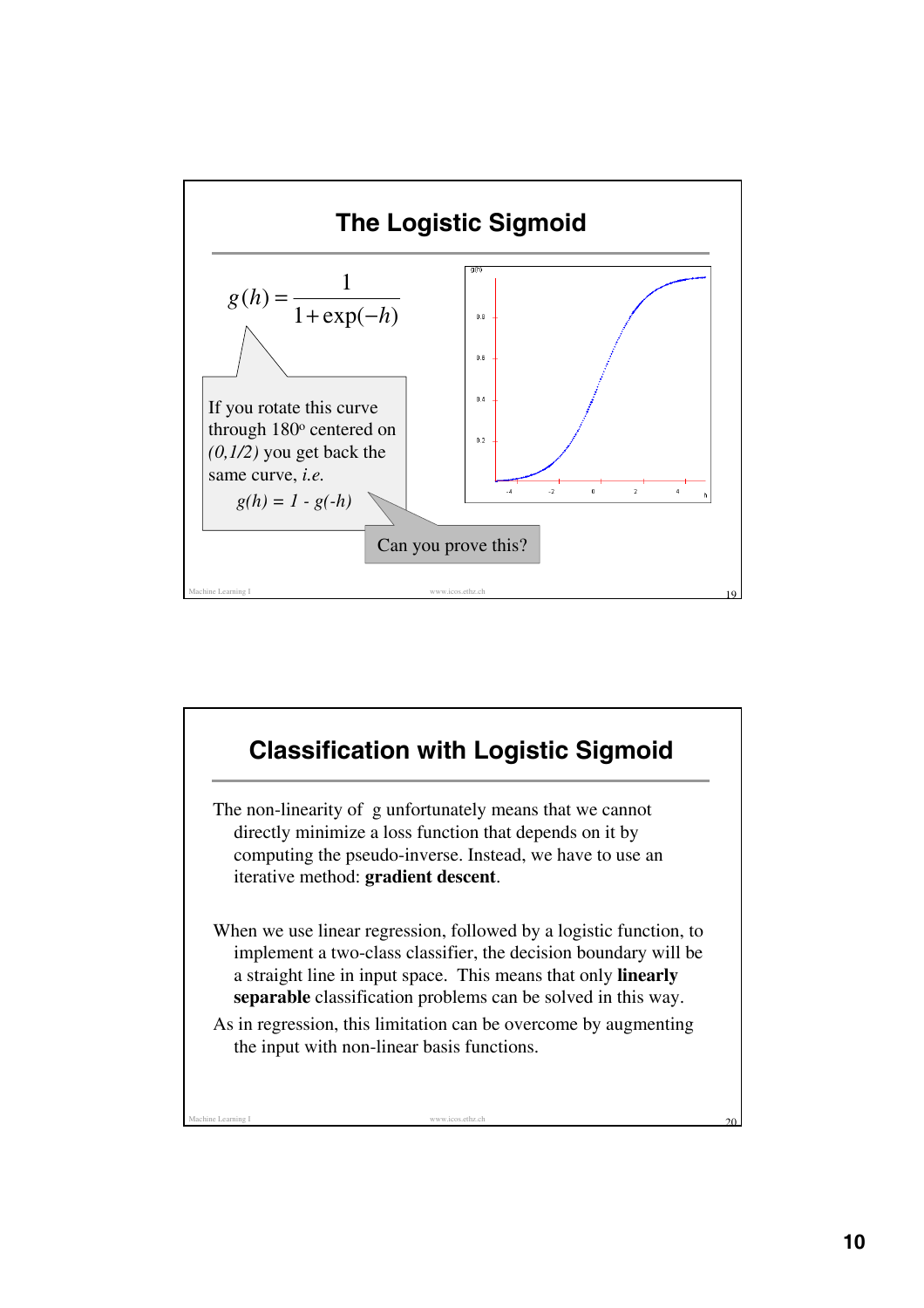